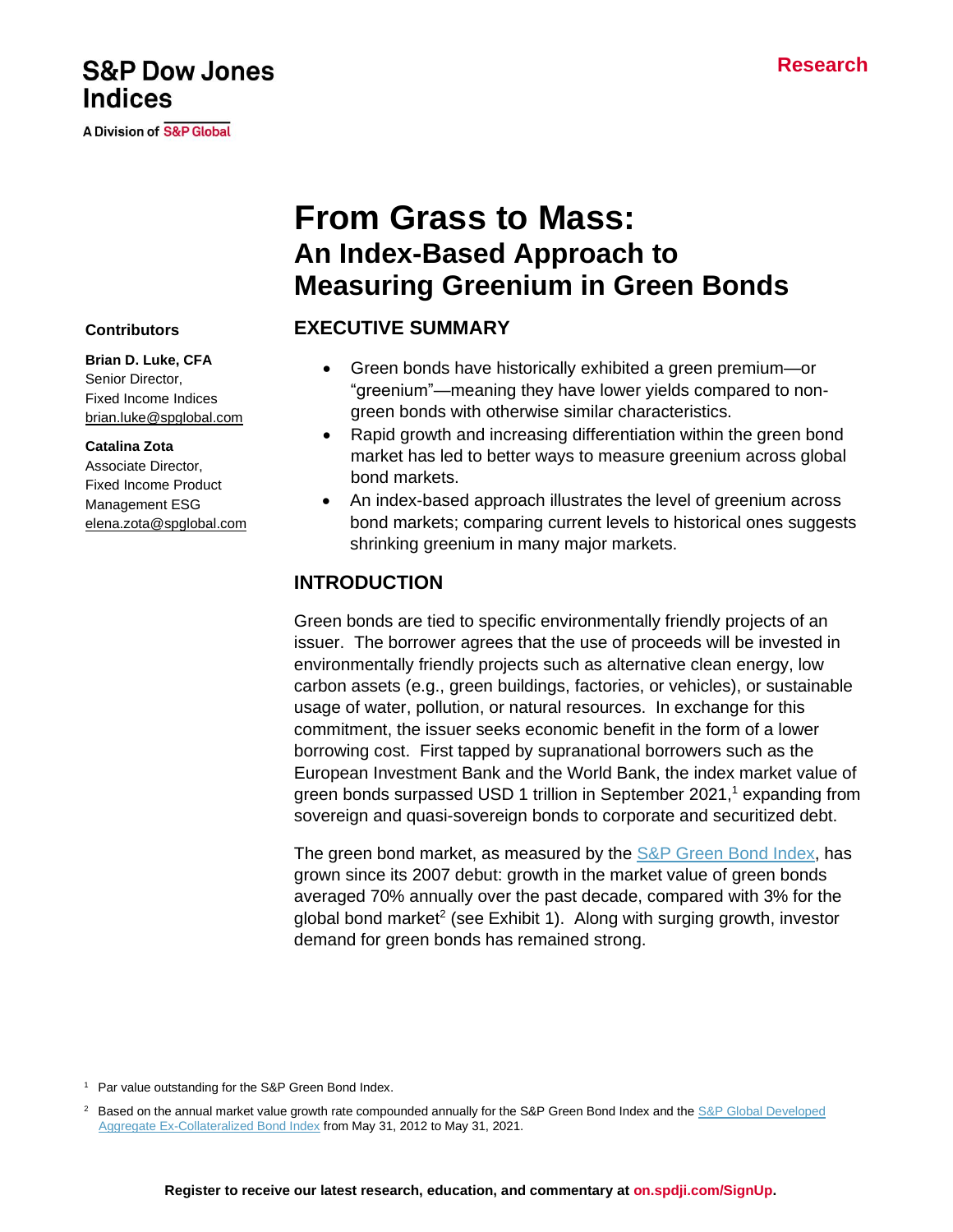*Green bonds are tied to specific environmentally friendly projects of an issuer.*



Source: S&P Dow Jones Indices LLC. Data as of October 2021. Charts are provided for illustrative purposes.

S&P Global Ratings' research on the European credit market observed initial sustainable bond yields to be lower compared with conventional bonds, 3 incentivizing issuers. Despite a lower yield, or greenium, investors absorbed the liquidity of green bonds, further stimulating supply. In cases of no greenium at issuance, the research highlighted economic incentives for the investor in the form of outperformance. Tracking historical performance of two nearly identical German government bunds demonstrated additional spread tightening of 5 bps of the bund that was classified as green<sup>4</sup> in the year since issuance (see Exhibit 2).

Historical pricing appeared to demonstrate a price premium for green over non-green, or vanilla, bonds, as green debt represents just 2% of the overall market. More recent evidence suggests mutual benefits for investors and issuers alike as green and vanilla bond yields converge over time. This paper analyzes factors contributing to the changing relative valuation between green and vanilla bonds. Markets covered include European government agency and corporate bonds, as well as U.S. corporate and municipal markets.

Many issuers have repeatedly tapped the green bond market, allowing for issuer-based credit curves. In select cases, they provide good comparisons, but this is rare. Often, new green bonds cannibalize matured vanilla bonds, creating new issue bias. Applying a comprehensive credit valuation approach, this paper analyzes green and vanilla bonds by issuer, sector, and credit rating.

<sup>3</sup> Byrne, Patrick Drury, and Sandeep Chana. 2021. ["Green Liquidity Moves Mainstream.](https://www.spglobal.com/en/research-insights/featured/green-liquidity-moves-mainstream)" S&P Global Ratings.

*Growth in the market value of green bonds averaged 70% annually over the past decade, compared with 3% for the global bond market.*

*Historical pricing appeared to demonstrate a price premium for green over vanilla bonds, as green debt represents just 2% of the overall market.*

<sup>4</sup> Pastor, Lubos, Robert F. Stambaugh, and Lucian A. Taylor. 2021. ["Dissecting Green Returns."](https://papers.ssrn.com/sol3/papers.cfm?abstract_id=3864502) Jacobs Levy Equity Management Center for Quantitative Financial Research.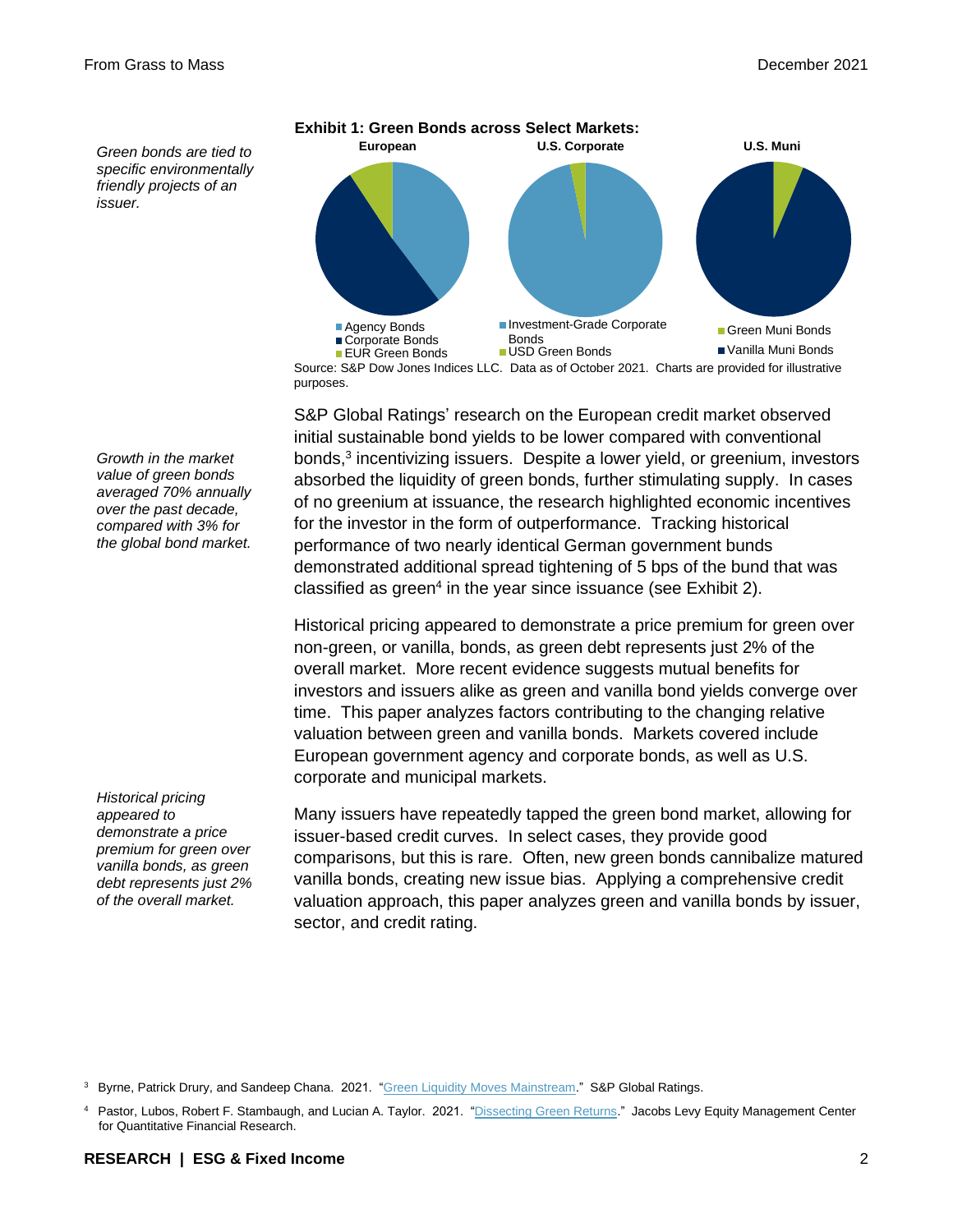*Initial demand for green bonds came from a small group of Scandinavian pension funds seeking an investment that incorporated the UN's warning on climate change.*



#### **Exhibit 2: German Bunds – Green Compared with Conventional**

Source: S&P Global Market Intelligence. Data as of October 2021. Past performance is no guarantee of future results. Chart is provided for illustrative purposes.

### **GREEN BONDS HAVE TAKEN ROOT AND THE MARKET IS MATURING**

Initial demand for green bonds came from a small group of Scandinavian pension funds seeking an investment that incorporated the UN's warning on climate change. Today that demand also comes from the world's largest asset managers and asset owners. The world's largest asset owner, Japan's Government Pension Investment Fund (GPIF), now requires asset managers to integrate environmental, social, and governance (ESG) principles and singles out green bonds as a direct method for fixed income investors. 5 BlackRock, the world's largest asset manager, believes pursuing a net zero investment strategy is part of its fiduciary duty.<sup>6</sup> The largest economies in Asia and Europe have pledged net zero commitments and the U.S. has rejoined the Paris Agreement. As the largest governments, and by extension the largest borrowers, try to shift toward sustainability, so have their debt profiles. Significant parts of the private sector have followed as well. The largest corporate borrowers in the green bond market are energy, infrastructure, and financing companies.

While large investors and countries are now embracing green bonds, this was not always the case. In 2018, GPIF's CIO called green bonds a "loselose product" due to the costs associated with issuance and a lower liquidity profile.<sup>7</sup> Academic research during that period observed a greenium of 15-

*Today that demand also comes from the world's largest asset managers and asset owners.*

*The largest corporate* 

*borrowers in the green bond market are energy, infrastructure,* 

*and financing companies.*

<sup>5</sup> Comments from CIO of GPIF on March 24, 2020.<https://www.gpif.go.jp/en/investment/esg/kfw.html>

<sup>6</sup> BlackRock's 2021 letter to shareholders.<https://www.blackrock.com/us/individual/2021-blackrock-client-letter>

<sup>7</sup> Laidlaw, Jennifer. Nov. 27, 2018. "Green bonds are 'lose-lose product,' says Japan's GPIC exec." <https://www.spglobal.com/marketintelligence/en/news-insights/trending/1ogftjbermtc6a0efqmecg2>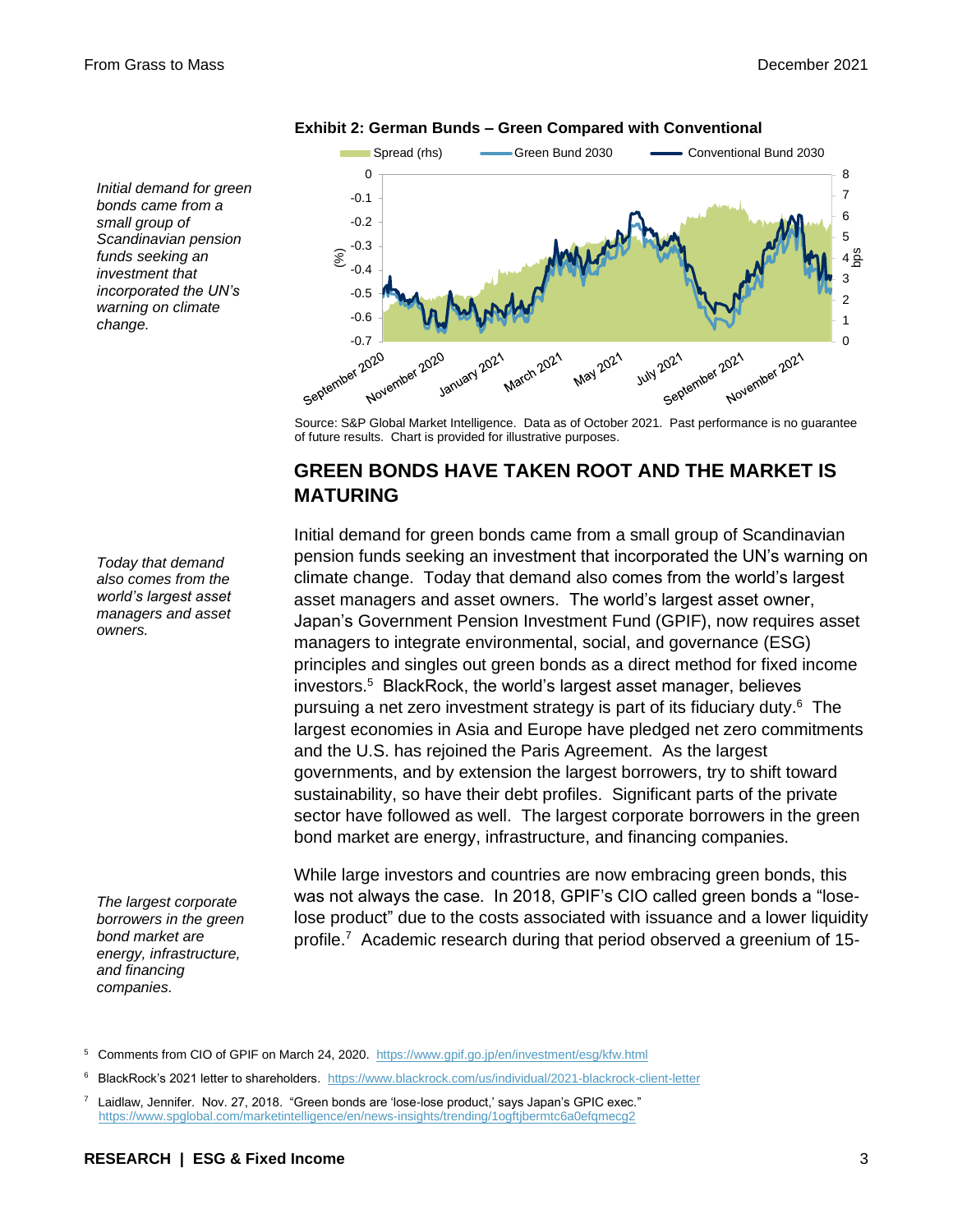*Recent studies are no longer finding steep premiums for green bonds and reporting little to no difference in greenium.*

*Quantifying greenium requires building a credit curve of similar bond issuances and measuring the difference.*

30 bps, <sup>8</sup> a significant benefit for issuers at the cost of market participants pursuing ESG investments. More recent studies are no longer finding such steep premiums<sup>9</sup> and reporting little to no difference in greenium. Reasons for such divergence in findings is largely due to small sample size, disparities among sectors of the bond market, and difficulty of finding truly comparable bonds. As the market matures, working with transparent rulesbased indices alleviates many of these challenges.

## **SAILING THE SEVEN Cs: CREDIT ANALYSIS AND CREDIT CURVE CONSTRUCTION**

Quantifying greenium requires building a credit curve of similar bond issuances and measuring the difference. To some extent, such differences may be detected by credit ratings, but further differences can be important, particularly for bonds from different issuers. Fundamental credit analysis typically evaluates bonds based on four Cs: capacity, collateral, covenants, and character.<sup>10</sup> Using these measures within the S&P Global Bond Indices, a controlled subset of green and vanilla bonds may be created for purposes of apples-to-apples comparisons in sectors where data is sufficient for statistically significant results. The European banking and energy sectors provide two examples with sufficiently broad data over a long historical period, but as green issuance has grown, other sectors such as the U.S. municipal bond market—have become suitable arenas of study.

On top of the four Cs of fundamental analysis are three more: credit curve construction, which results in a measure of a bond's return relative to time to maturity. Yield-to-maturity measures the return over the life of the bond, absent a default. Adjusting for the risk-free rate of return of a sovereign yield curve, the option-adjusted spread (OAS) measures the issues' incremental return offered. The risk—including the risk of default—grows with the length of time before the money is paid, and is frequently measured by the effective duration or interest rate sensitivity of a particular bond. When plotting bonds by OAS and duration, a typical environment would show an upward sloping curve, indicating an increase in yield, or OAS, demanded for each unit of duration risk.

Lastly, the greenium analysis considers market accessibility, liquidity, and other factors that affect demand. One way to account for that is by using

<sup>8</sup> Hachenberg, Britta, and Dirk Schiereck. 2018. "Are green bonds priced differently from conventional bonds?" Journal of Asset Management.

Gianfrate, Gianfranco, and Mattia Peri. 2019. "The green advantage: Exploring the convenience of issuing green bonds." Journal of Cleaner Production 219: 127–35.

Kapraun, Julia, and Christopher Scheins. 2019. "(In)-Credibly Green: Which Bonds Trade at a Green Bond Premium?" Working Paper. Frankfurt: Goethe Universität Frankfurt.

<sup>9</sup> Larcker, David F., and Edward M. Watts. 2020. ["Where's the greenium?"](https://www.sciencedirect.com/science/article/abs/pii/S0165410120300148) Journal of Accounting and Economics 6: 101312.

<sup>10</sup> Gootkind, Christopher L. ["Fundamentals of Credit Analysis."](https://www.cfainstitute.org/en/membership/professional-development/refresher-readings/fundamentals-credit-analysis) 202 2 CFA Program, Level I, Reading 4. 4

#### **RESEARCH | ESG & Fixed Income** 4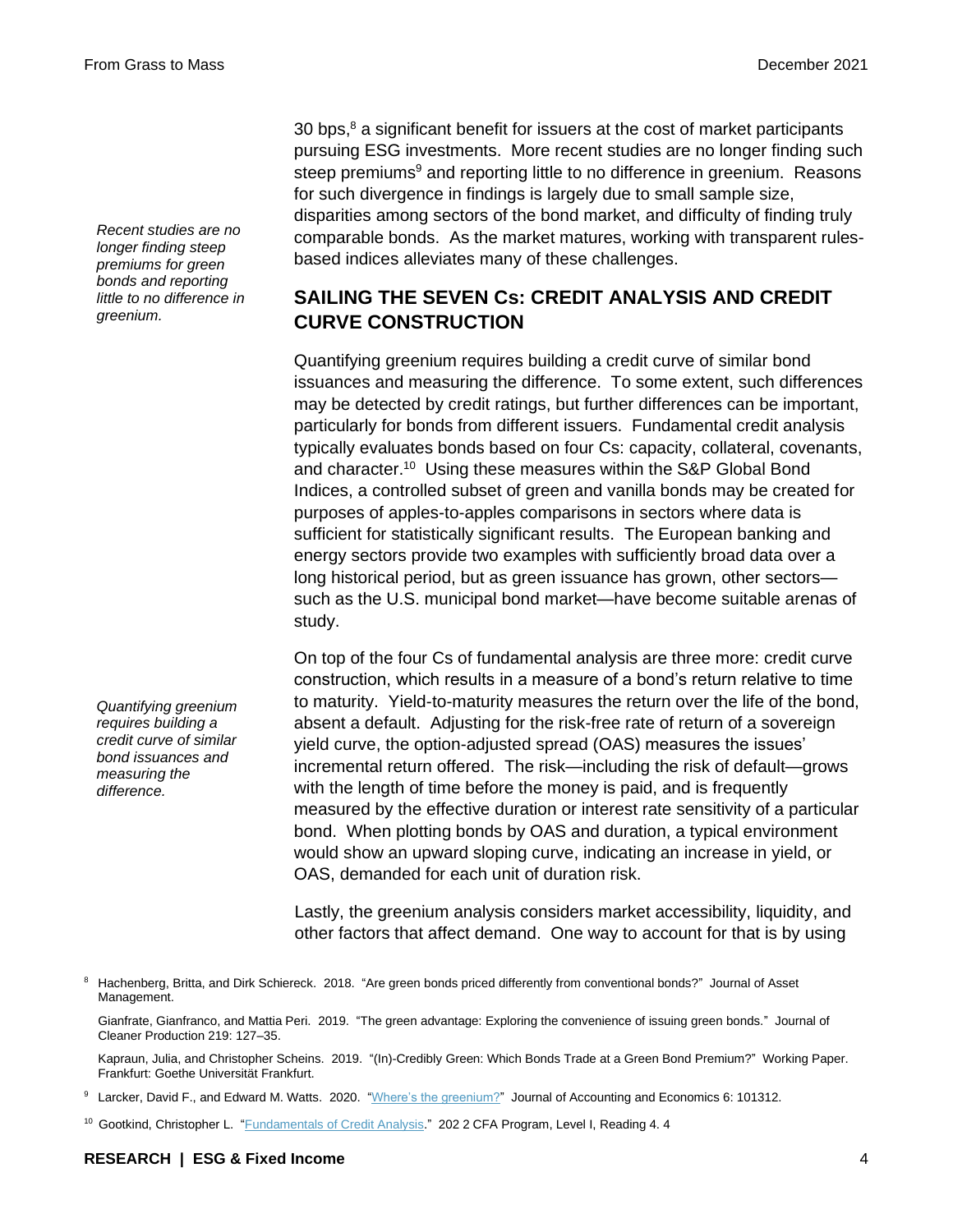*Indices greatly simplify the exercise by grouping bonds with similar characteristics into comparable cohorts.*

*Our analysis focuses on quasi-government bonds, euro- and U.S. dollar-denominated corporates, and U.S. municipal bonds.*

*Each market reveals how the growth of green bonds has shaped issuer trends as well as differences in credit spreads over time.*

broad market benchmarks to measure the returns of a particular bond market. Indices greatly simplify the exercise by grouping bonds with similar characteristics into comparable cohorts. As an example of this process, the [S&P Eurozone Investment Grade Corporate Bond Index](https://www.spglobal.com/spdji/en/indices/fixed-income/sp-eurozone-investment-grade-corporate-bond-index?utm_source=pdf_education) only includes bonds with similar debt features (e.g., minimum amount outstanding, fixed rate, and denominated in euros). The largest issuers in the index are then selected and matched up if those issuers have at least four bonds that qualify for the S&P Green Bond Index. In addition to similar index rules applied in the S&P Eurozone Investment Grade Corporate Bond Index, the S&P Green Bond Index requires eligible instruments to be labeled as green by the issuer and tracked by the Climate Bonds Initiative.<sup>11</sup>

## **MEASURING GREENIUM ACROSS GLOBAL GREEN BOND INDICES**

This analysis explores green and vanilla bonds with similar profiles. Our first analysis focuses on euro-denominated issuer curves of quasigovernment bonds. The analysis broadens its sample size by isolating issuers with similar credit ratings. This same approach is then taken for euro-denominated corporates, then U.S. dollar-denominated corporates, and lastly U.S. municipal bonds. Each market reveals how the growth of green bonds has shaped issuer trends as well as differences in credit spreads over time.

Differences in spreads are the tightest across all bond markets globally, ranging between 1 and 3 bps. One possible explanation would be the corporate purpose of the issuers. Quasi-government institutions in this sample are closely aligned with ESG principles, scoring high across several ESG standards. The corporate bond market, which includes several energy companies active in the green market, should offer a stark contrast.

Quasi-government bond indices include a healthy amount of governmental green debt outstanding. Governmental development banks like Kreditanstalt fur Wiederaufbau (KFW), European Investment Bank (EIB), and North Rhine-Westphalia Bank (NRW) were early issuers to tap the green bond market, and they currently top green bond issuance.

These three issuers have five or more outstanding green bonds eligible in the [S&P Eurozone Quasi & Foreign Government Bond Index.](https://www.spglobal.com/spdji/en/indices/fixed-income/sp-eurozone-quasi-foreign-government-bond-index?utm_source=pdf_education) Plotting those alongside 40-50 of their vanilla bonds shows a tight alignment with a robust credit curve. In each of the issuer's cases, the green bonds fell within a tight range of vanilla bonds. To further expand the analysis, we calculated the average greenium of vanilla and green bonds with similar effective durations. KFW and EIB both showed a declining average greenium of 2-4 bps over the past two years, while NRW's average greenium hovered around 1 bp.

<sup>11</sup> Only bonds with 100% use of net proceeds are included. Social bonds are not included and only bonds that are aligned with the Climate [Bonds Taxonomy](https://www.climatebonds.net/standard/taxonomy) are included.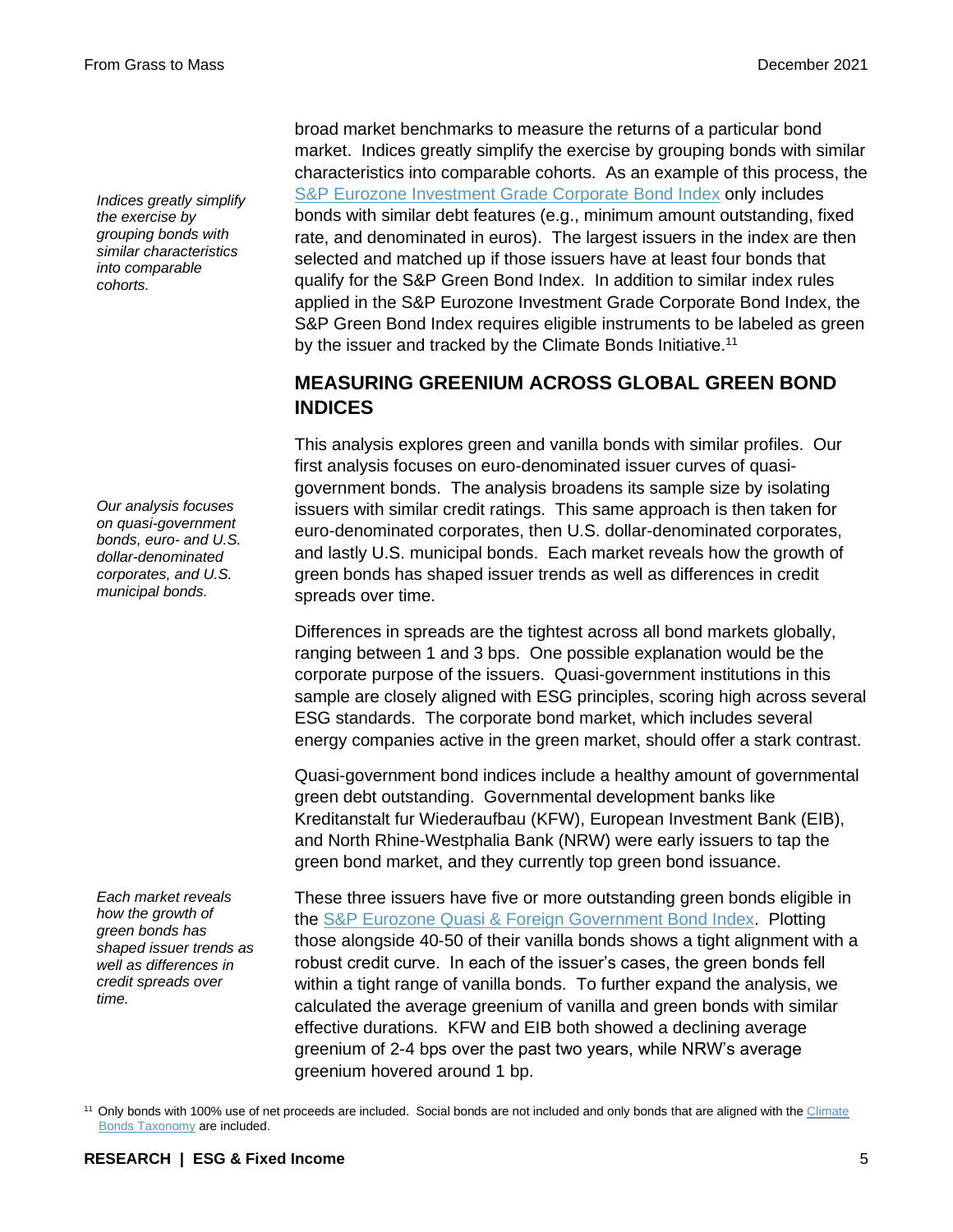*In each of the issuer's cases, the green bonds fell within a tight range of vanilla bonds.*



**Exhibit 3: Issuer Curves and Green Bond Issuance**

Source: S&P Dow Jones Indices LLC. Data as of Aug. 31, 2021. Chart and table are provided for

illustrative purposes.

*The logarithmic trendline of green and vanilla bonds showed declining greenium for shorter-dated bonds, while greenium increased for longerdated bonds.*

Expanding the analysis to 'AAA'- and 'AA'-rated issuers active in both green and vanilla markets increased the relevant sample to over 30 green bonds in each credit bucket. The logarithmic trendline of green and vanilla bonds showed declining greenium for shorter-dated bonds, while greenium increased for longer-dated bonds.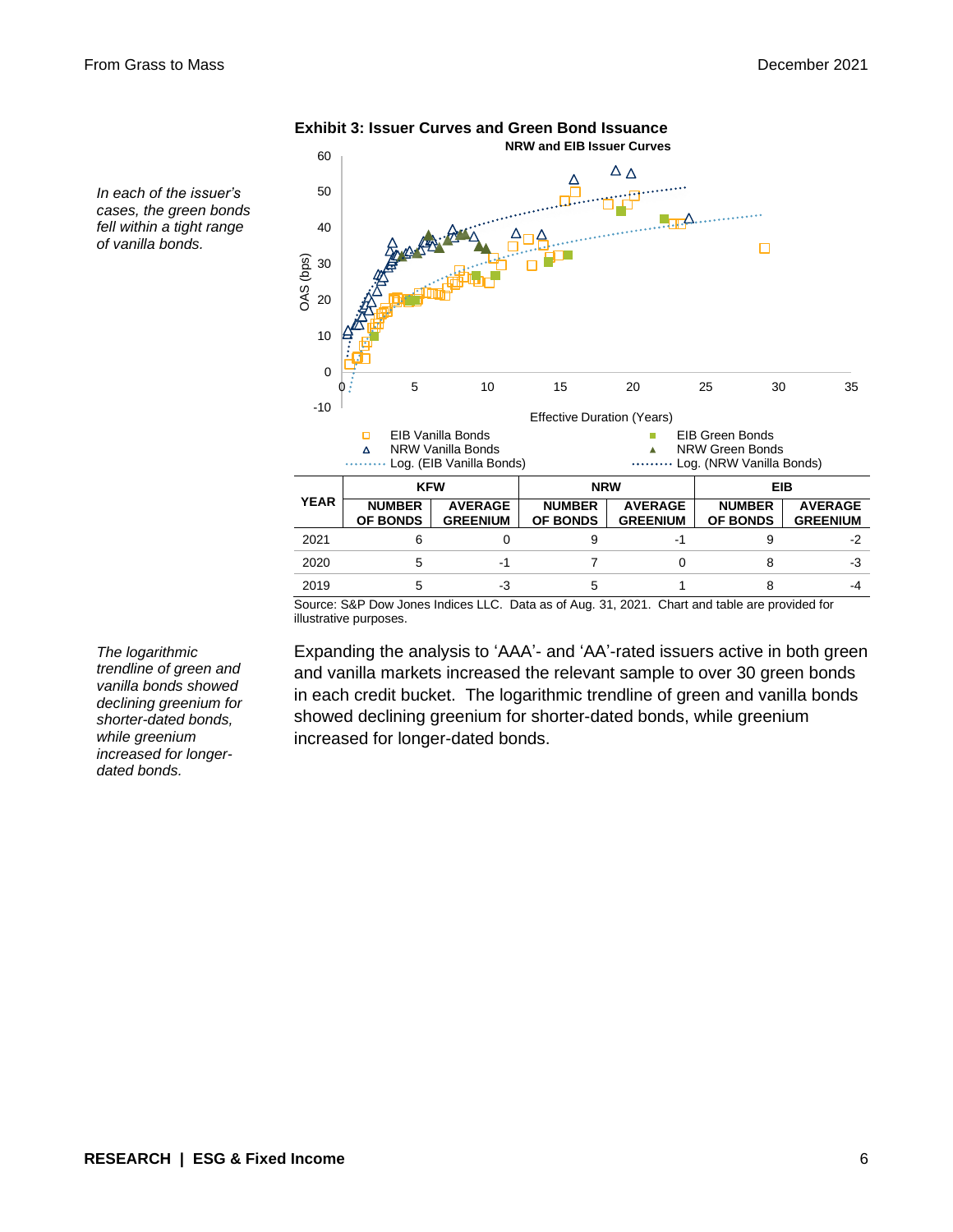*When it comes to forprofit entities, European energy companies were among the first corporations to tap the green bond market.*

80



**Exhibit 4: European Quasi-Government Credit Rating Curves**

Source: S&P Dow Jones Indices LLC. Data as of Aug. 31, 2021. Curve represents the logarithmic trendline of green bond issuers and their respective vanilla issuers. Charts are provided for illustrative purposes. 'AA'-Rated EUR Quasi-Government Bonds 'AAA'-Rated EUR Quasi-Government Bonds

When it comes to for-profit entities, European energy companies were among the first corporations to tap the green bond market. Engie and E.ON are the two of the largest energy bond issuers in the market (Tennet also ranks highly, but no longer issues enough vanilla bonds to assess greenium).

Evaluating the corporate curve of these two issuers provides similar results. Engie's green curve demonstrates premiums from August 2020. That premium narrowed by 5 bps to the current greenium of only 2 bps across the curve. In the case of E.ON, the curve (consisting of six green bonds) has tightened from August 2020, and shows a slight *discount* to the lower duration vanilla bonds.

Greenium across all European utility bonds increased on average from 5 to 9 bps. Using the two issuers from the banking sector and including similarly rated, senior non-preferred bonds, we constructed curves for BNP Paribas and Intesa Sanpaolo. This further restricted the universe of eligible securities but presents the closest comparison from a seniority ranking perspective. Intesa Sanpaolo and BNP Paribas each only had three eligible green bonds last year. The lack of a true comparison highlights the difficulty in assessing greenium across an issuer.

*Greenium across all European utility bonds increased on average from 5 to 9 bps*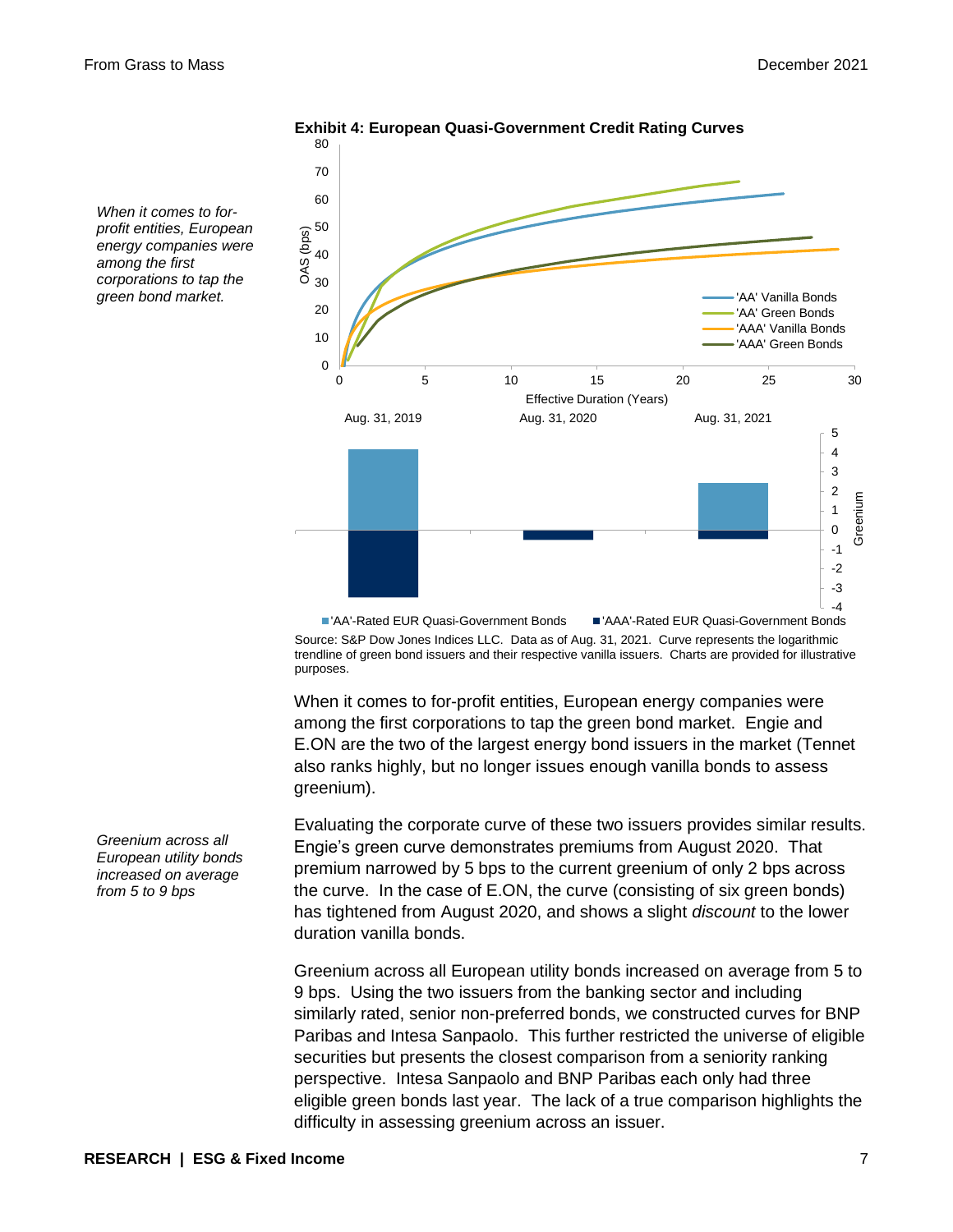

#### **Exhibit 5: Issuer Credit Curves**

Source: S&P Dow Jones Indices LLC. Data as of Aug. 31, 2021. Curve represents the logarithmic trendline each issuer. Charts and table are provided for illustrative purposes.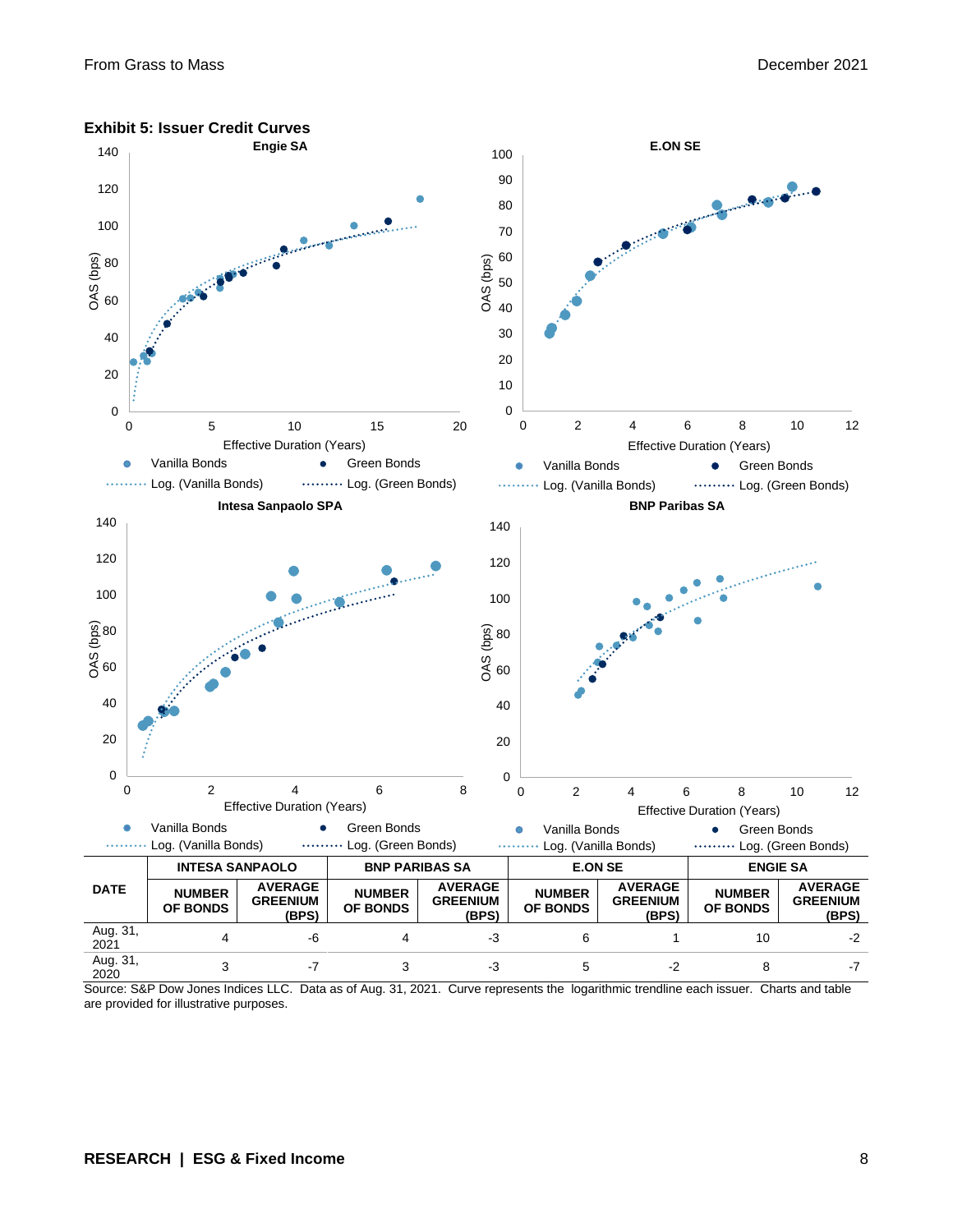*Compared with August 2019, greenium has significantly declined across all three ratings…*

Next, we analyzed select credit sectors in the S&P Eurozone Investment Grade Corporate Bond Index. Evidence of a greenium across 'A' and 'AA' bonds is apparent, showing the lower yield offered by green bonds. Compared with August 2019, greenium has significantly declined across all three ratings, with 'BBB' bonds going from having the largest greenium (25 bps) to a mere 3 bps.

**Exhibit 6: EUR Greenium by Credit Rating**



*…with 'BBB' bonds going from having the largest greenium (25 bps) to a mere 3 bps.*

> Source: S&P Dow Jones Indices LLC. Data as of Aug. 31, 2021. Curve represents the logarithmic trendline of green bond issuers and their respective vanilla issuers. Charts are provided for illustrative purposes. 'AA' EUR Corporate Bonds 'A' EUR Corporate Bonds 'BBB' EUR Corporate Bonds

When it comes to the U.S. corporate bond market, few green bonds qualify. Only about 100 green bonds of the 8,600 bonds qualify for the S&P U.S. Investment Grade Corporate Bond Index. Further narrowing the list to those with issuance in both green and vanilla markets results in only one issuer, MidAmerican Energy Company, to build a curve using at least five eligible green and vanilla bonds.

Expanding to similarly rated corporate bonds creates a sufficient sample for analysis, with 'A'- and 'BBB'-rated issuers providing 41 and 50 bonds,

*When it comes to the U.S. corporate bond market, few green bonds qualify.*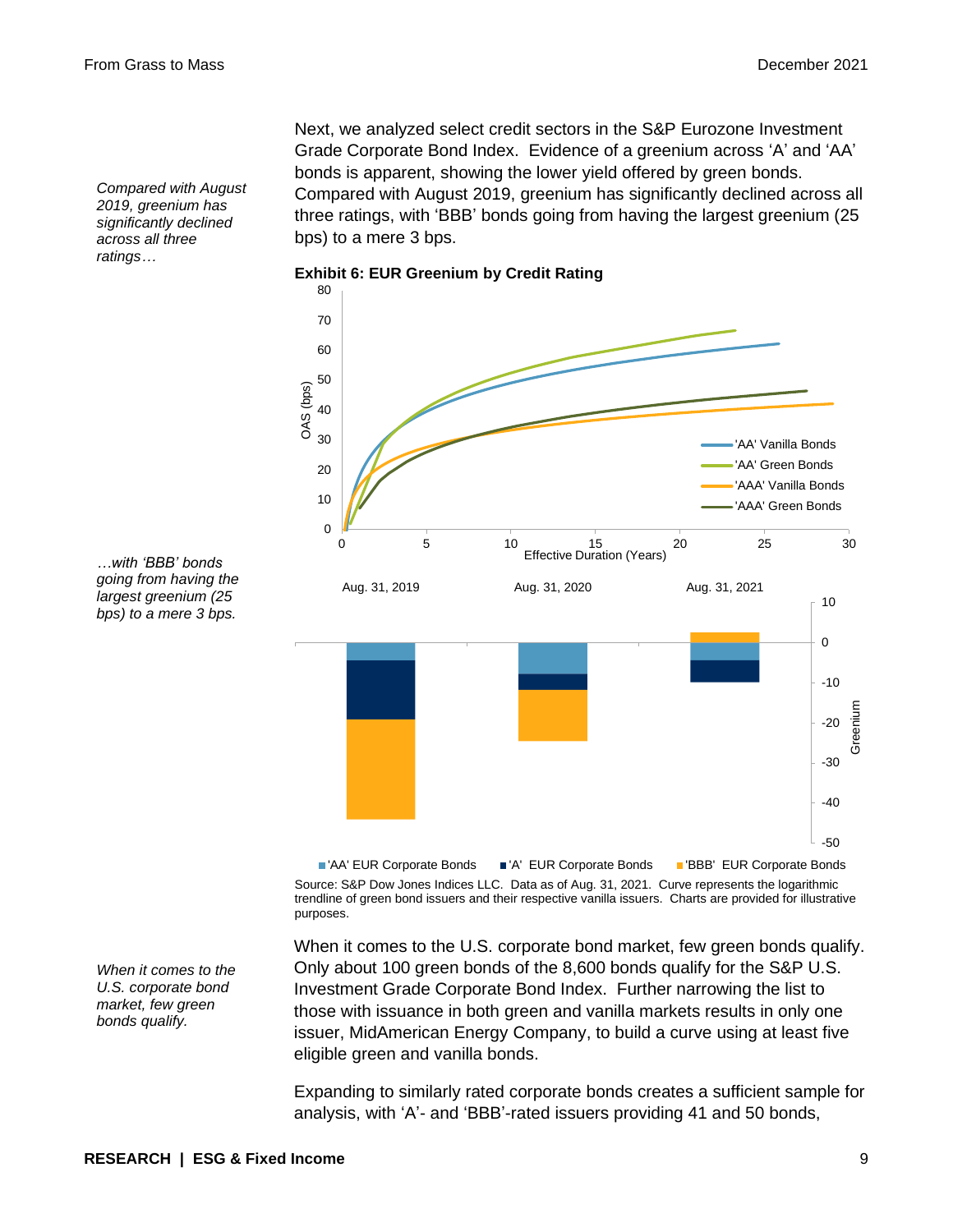*With nearly triple the observations, European green bonds trade much tighter than their U.S. counterparts.*

respectively. Comparing those with the vanilla sectors produced consistent results. 'BBB'- and 'A'-rated green bonds demonstrated an average greenium of 8 and 13 bps, respectively, which are the largest green premia observed globally.

With nearly triple the observations, European green bonds trade much tighter than their U.S. counterparts. In 2019, the size of the European green bond market was about 100 green bonds, similar to recent issuance outstanding in the U.S. The greenium in the European market has shrunk to one-half the premium observed in 2019. This suggests that increased global issuance and broader adoption may have led to further convergence over time.





*The greenium in the European market has shrunk to one-half the premium observed in 2019.*

*The USD corporate utilities sector is one area with sufficient industry representation.*

Source: S&P Dow Jones Indices LLC. Data as of Aug. 31, 2021. Curve represents the logarithmic trendline of green bond issuers and their respective vanilla issuers. Charts are provided for illustrative purposes. 'AA' USD Corporate Bonds 'A' USD Corporate Bonds 'BBB' USD Corporate Bonds

The USD corporate utilities sector is one area with sufficient industry representation. It also produces the tightest fit between green and vanilla bonds. With 26 unique issuers and 47 green bonds, the sample is large and diversified enough to assess greenium. The energy sector also provides a clear demonstration of the environmental impact of the use of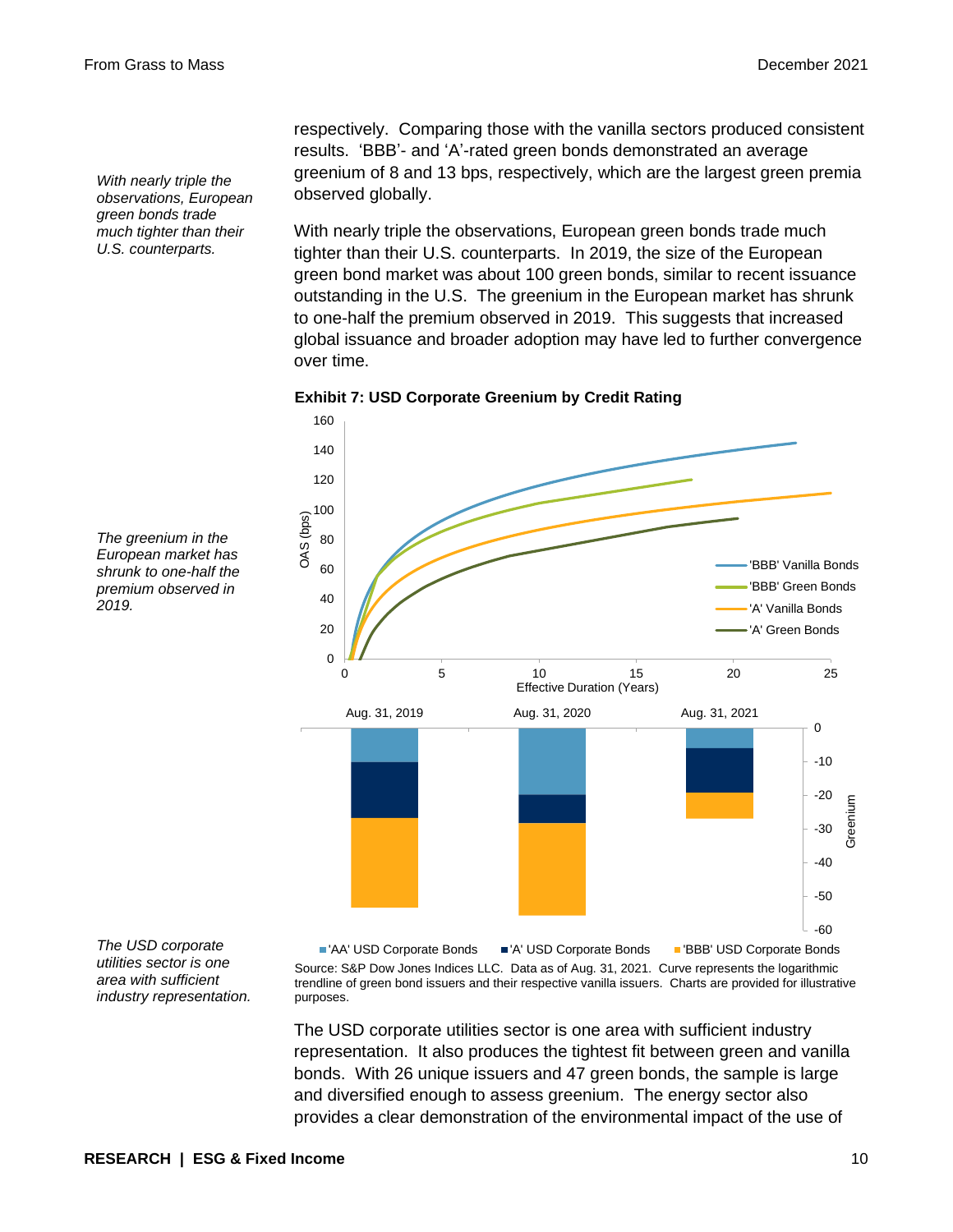*The energy sector also provides a clear demonstration of the environmental impact of the use of proceeds…*

proceeds, with green bonds focusing on a lower environmental impact relative to vanilla energy issuances. This contrasts with the quasigovernment and financial sectors, which are identified as low-carbonemitting sectors.

**Exhibit 8: USD Corporate Utilities Greenium**



*…with green bonds focusing on a lower environmental impact relative to vanilla energy issuances.*

Source: S&P Dow Jones Indices LLC. Data as of Aug. 31, 2021. Charts are provided for illustrative purposes. Vanilla Bonds • Green Bonds ········· Log. (Vanilla Bonds) ········· Log. (Green Bonds)

Last, we look at the greenium in the tax-exempt municipal bond market, revealing structural shifts by large green issuers. Using the S&P U.S. [Green Municipal Bond Index](https://www.spglobal.com/spdji/en/indices/esg/sp-us-municipal-green-bond-index?utm_source=pdf_education) and the [S&P National AMT-Free Municipal](https://www.spglobal.com/spdji/en/indices/fixed-income/sp-national-amt-free-municipal-bond-index?utm_source=pdf_education)  [Bond Index,](https://www.spglobal.com/spdji/en/indices/fixed-income/sp-national-amt-free-municipal-bond-index?utm_source=pdf_education) we start with a much larger pool of 3,000 and 12,800 bonds, respectively.

The S&P National AMT-Free Municipal Bond Index is designed to measure the performance of the largest municipal bonds not subject to alternative minimum tax. The index includes 383 bonds that are also eligible for the S&P U.S. Green Bond Index, including the largest green municipal issuer, the New York Metropolitan Transportation Authority (NY MTA) with 111 individual cusips. The sector mix has over 30 general obligation bonds, and the largest segment includes transportation with 118 bonds and utilities with 72. Other sectors included in the analysis are taxable revenue, schools, education, and buildings.

Constructing a credit curve of over 100 green and vanilla bonds should present a fair comparison, but instead it highlights a shift in issuers' preference. The NY MTA issued green bonds at a rate of five times that of vanilla bonds. This change in issuance type, demonstrated by older/shorter-dated vanilla bonds on the left hand side of the scatter plot in Exhibit 9 and many newer/longer-dated green bonds on the right hand side, highlights the shift in issuance structure. We see a similar trend with the Los Angeles MTA issuer curve, confirming the presence may extend to the entire transportation sector.

*The greenium in the tax-exempt municipal bond market reveals structural shifts by large green issuers.*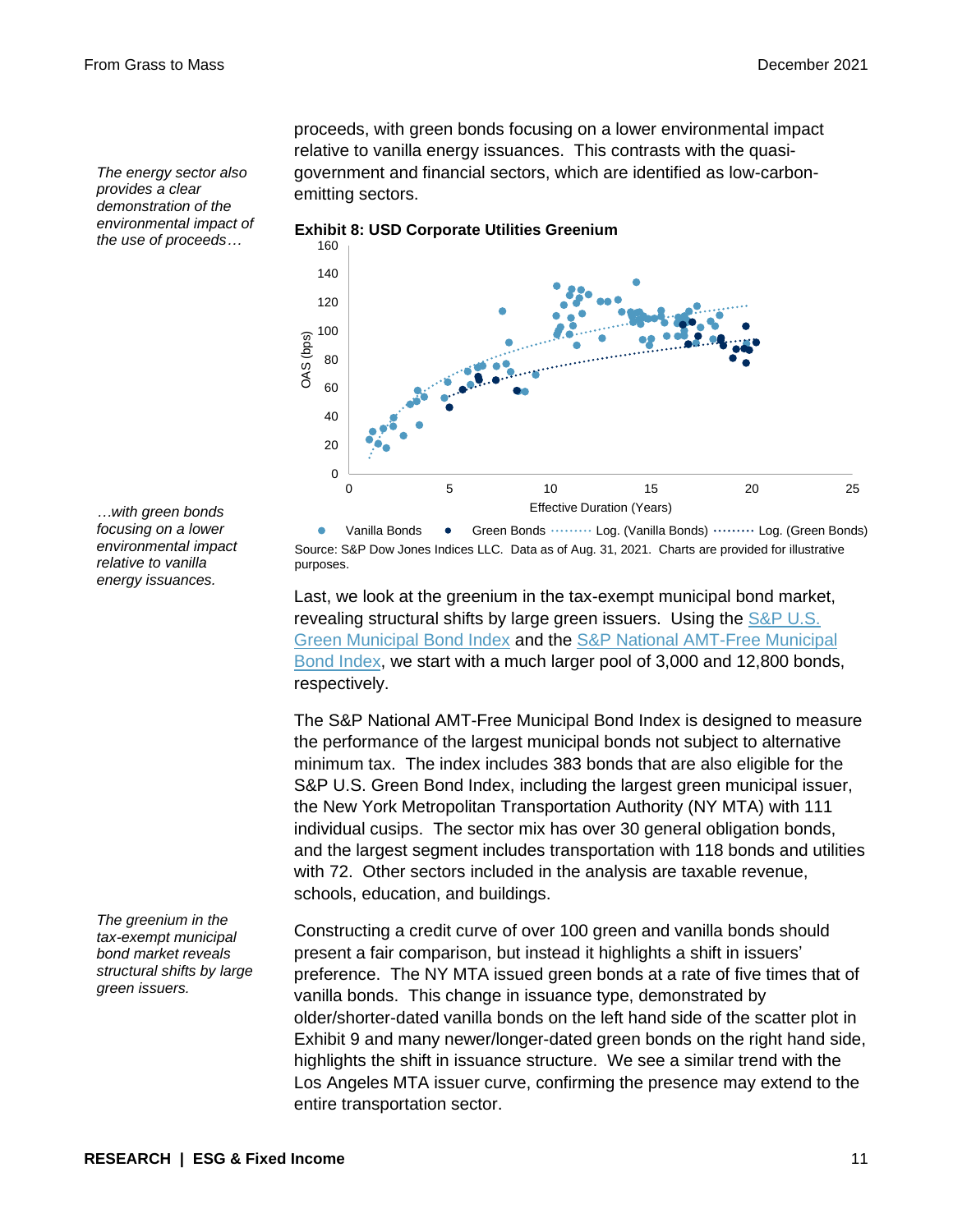Comparing green and vanilla bonds in the transportation sector shows consistent greenium for bonds with durations longer than five years (see Exhibit 10).

**Exhibit 9: NY MTA Issuer Curve Reflects Move to Green**



Source: S&P Dow Jones Indices LLC. Data as of Oct 29, 2021. Chart is provided for illustrative purposes.



#### **Exhibit 10: Transportation Issuer Curve**

Source: S&P Dow Jones Indices LLC. Data as of Oct. 29, 2021. Chart is provided for illustrative purposes.

The transportation and utilities sectors combined have 225 green bonds in the S&P National AMT-Free Municipal Bond Index, although securities are heavily dominated by the NY MTA (111). The utilities sector has broad issuer and geographic representation, with green and vanilla bonds outstanding by 12 issuers in 11 states.

*Comparing green and vanilla bonds in the transportation sector shows consistent greenium for bonds with durations longer than five years.*

*The utilities sector has broad issuer and geographic representation, with 17 issuers and 9 states in the index.*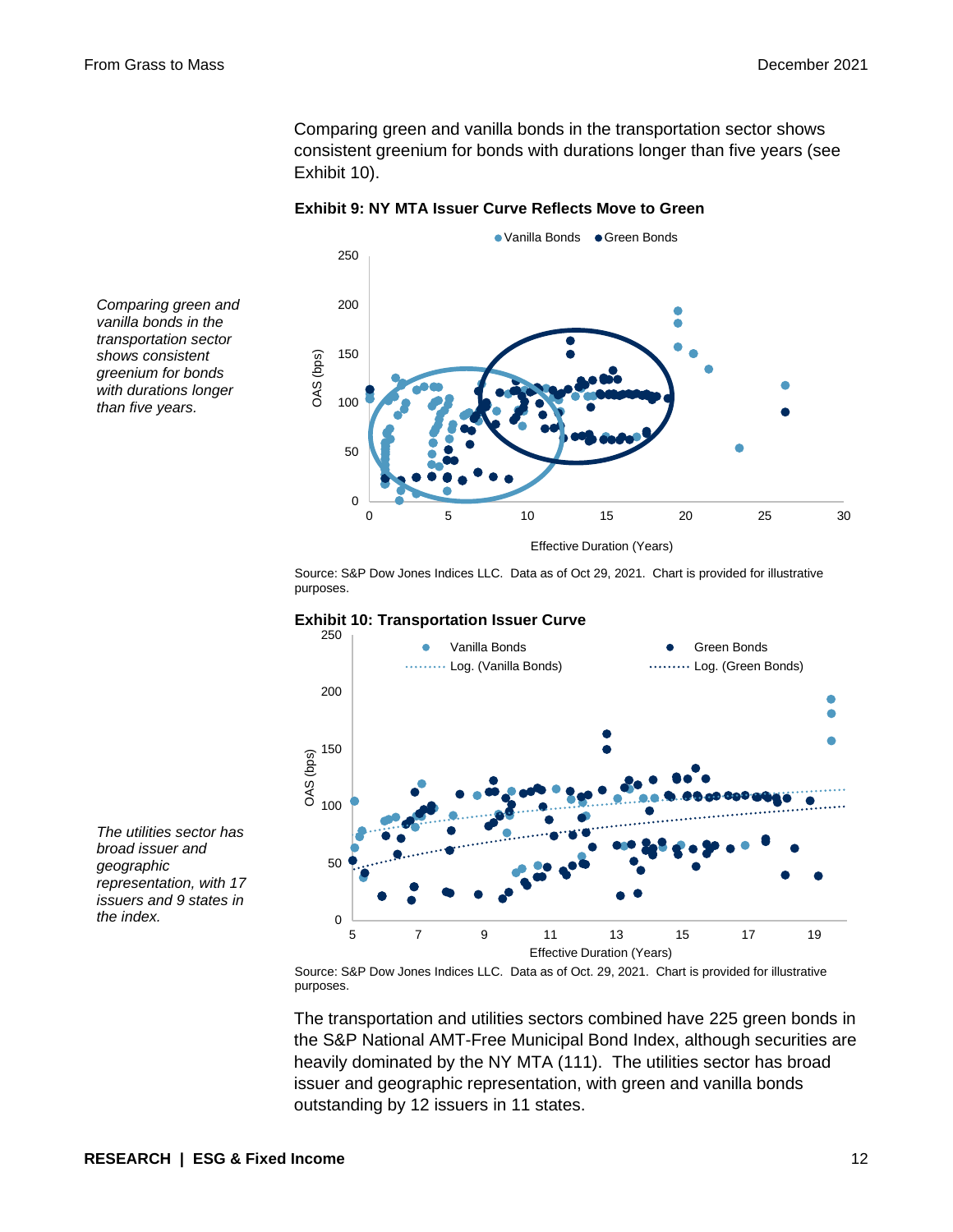

## **Exhibit 11: Municipal Utilities Issuer Curve and Average Greenium**

*bond market in recent years has come despite green bonds exhibiting lower yields than their vanilla counterparts.*

*Today, the largest number of green bond issuances come from U.S. municipalities.*

*The growth of the green* 

Source: S&P Dow Jones Indices LLC. Data as of Oct. 29, 2021. Chart is provided for illustrative purposes.



**Exhibit 12: Municipal AAA-Rated Average Greenium**

Source: S&P Dow Jones Indices LLC. Data as of Oct. 29, 2021. Charts are provided for illustrative purposes.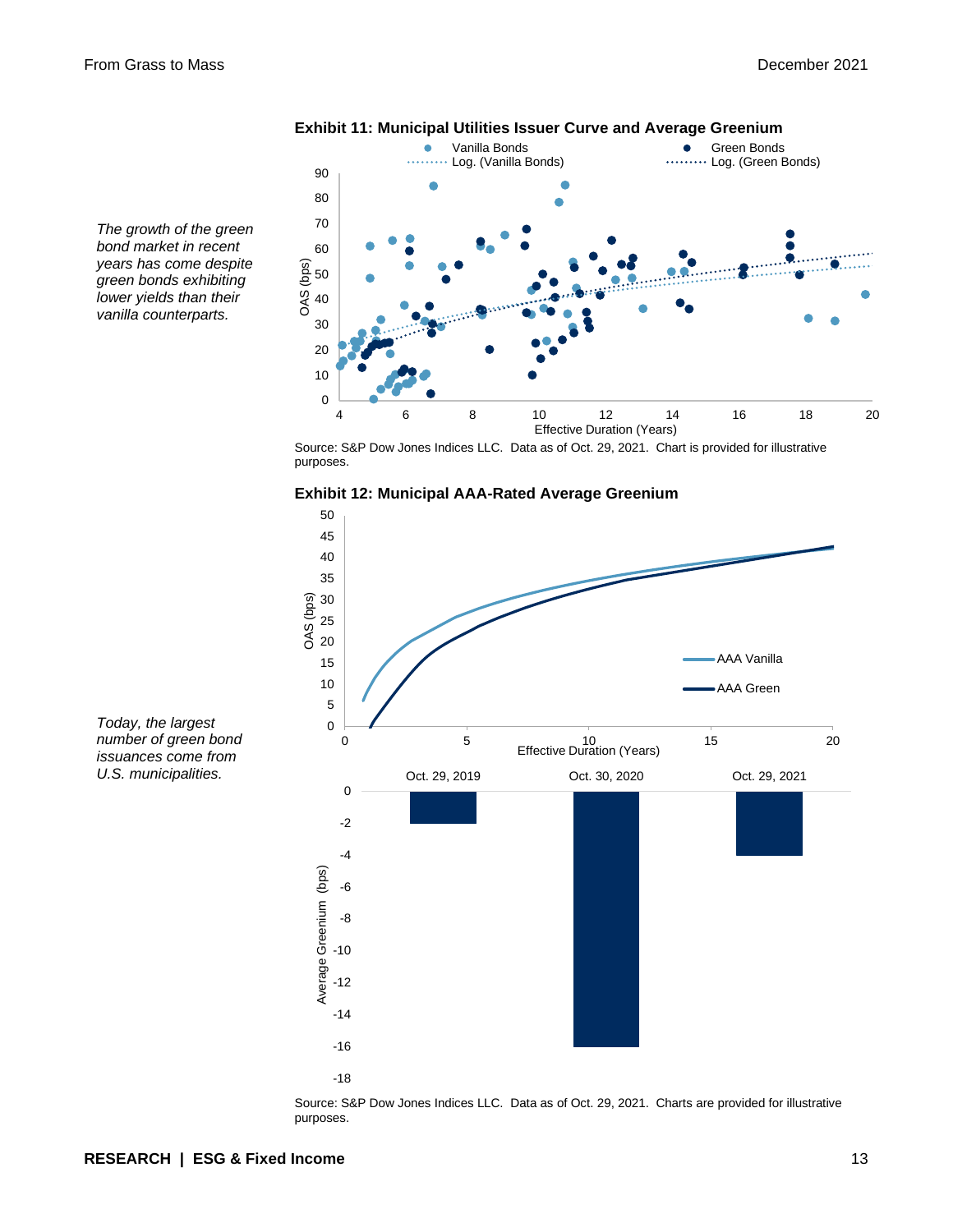*While premiums broadly exist in today's green bond markets, shifting issuer and investor preference will likely play a large role in how the market evolves.*

#### **CONCLUSION**

The growth of the green bond market in recent years has come despite green bonds exhibiting lower yields than their vanilla counterparts. Green bonds have grown from isolated government and European issuers to global issuers in multiple currencies. Today, the largest number of green bond issuances come from U.S. municipalities. Segments like infrastructure are almost completely migrating to green debt, while banking and financial institutions are finding opportunities to attract a new investor base. The market has surpassed USD 1 trillion in outstanding debt, still a tiny fraction of total debt outstanding. Rising government deficits and historically low yields will presumably continue to drive issuance of debt, including green bonds. While premiums broadly exist in today's green bond markets, shifting issuer and investor preference will likely play a large role in how the market evolves.